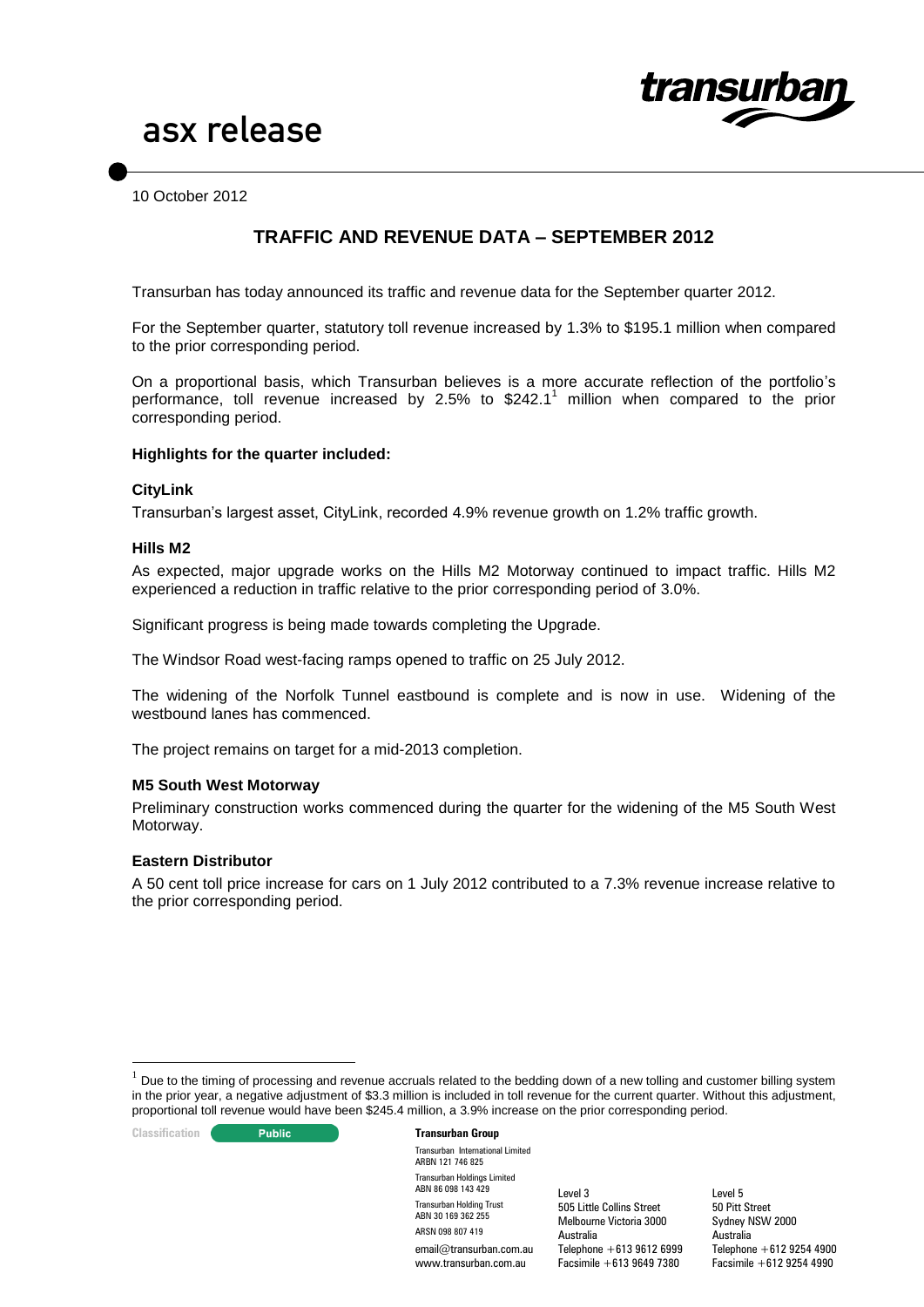

# Appendix - asx release

Chief Executive Officer, Scott Charlton said, "The September quarter has seen continued revenue growth across the portfolio, with the exception of Hills M2, despite the uncertain economic climate and construction disruption on the Sydney network.

"In Sydney, solid progress is being made on the Hills M2 Upgrade which remains on schedule for completion in mid-2013."

Full traffic and revenue information for the September quarter is attached.

 $USL \subset$ 

**Amanda Street** Company Secretary

# **Investor and media enquiries** Wesley Ballantine +61 3 8656 8904

General Manager Investor Relations, Media and Government

**Classification Transurban Group** 

Transurban International Limited ARBN 121 746 825 Transurban Holdings Limited ABN 86 098 143 429 Transurban Holding Trust ABN 30 169 362 255 ARSN 098 807 419 email@transurban.com.au www.transurban.com.au

Level 3 505 Little Collins Street Melbourne Victoria 3000 Australia Telephone +613 9612 6999 Facsimile +613 9649 7380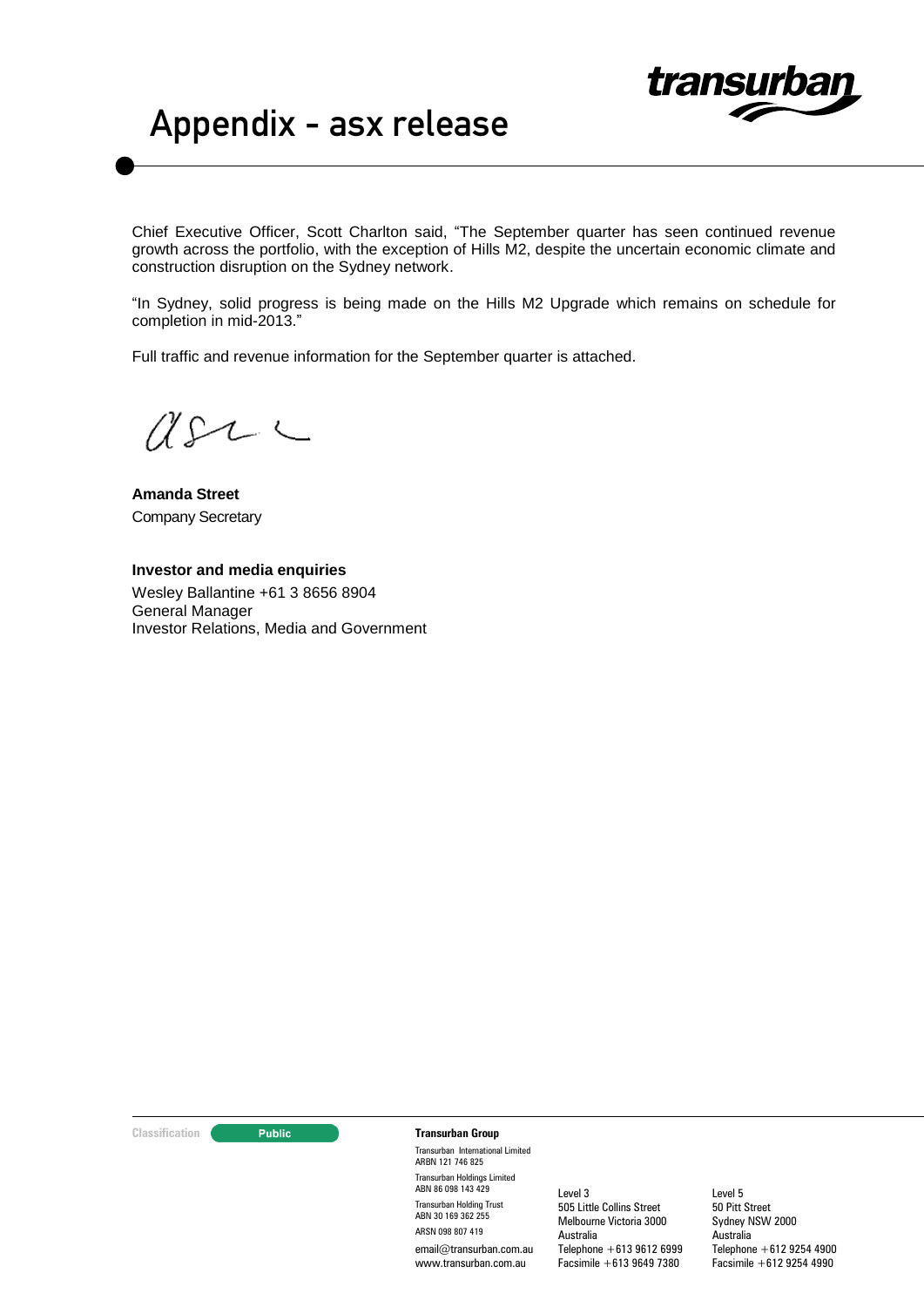# **Appendix 1 – Traffic and revenue data – September 2012 quarter**

|                        | <b>Transurban</b><br>ownership | <b>Total Toll revenue</b><br>% change | <b>ADT</b><br>% change |
|------------------------|--------------------------------|---------------------------------------|------------------------|
| CityLink               | 100.0%                         | 4.9%                                  | 1.2%                   |
| Hills M <sub>2</sub>   | 100.0%                         | (4.5%)                                | $(3.0\%)$              |
| Lane Cove Tunnel / MRE | 100.0%                         | 0.3%                                  | $(1.2\%)$              |
| M1 Eastern Distributor | 75.1%                          | 7.3%                                  | (1.3%)                 |
| Westlink M7            | 50.0%                          | 3.3%                                  | 1.6%                   |
| M5 South West Motorway | 50.0%                          | 12.8%                                 | $(0.1\%)$              |
| Pocahontas 895         | 75.0%                          | 6.9%                                  | 6.5%                   |

Notes - CityLink traffic is calculated on Average Daily Transactions (ADT). All other assets are calculated on Average Daily Trips (ADT). All percentage changes are to the prior corresponding period

**Classification Transurban Group** 

Transurban International Limited ARBN 121 746 825 Transurban Holdings Limited ABN 86 098 143 429 Transurban Holding Trust ABN 30 169 362 255 ARSN 098 807 419 email@transurban.com.au www.transurban.com.au

Level 3 505 Little Collins Street Melbourne Victoria 3000 Australia Telephone +613 9612 6999 Facsimile +613 9649 7380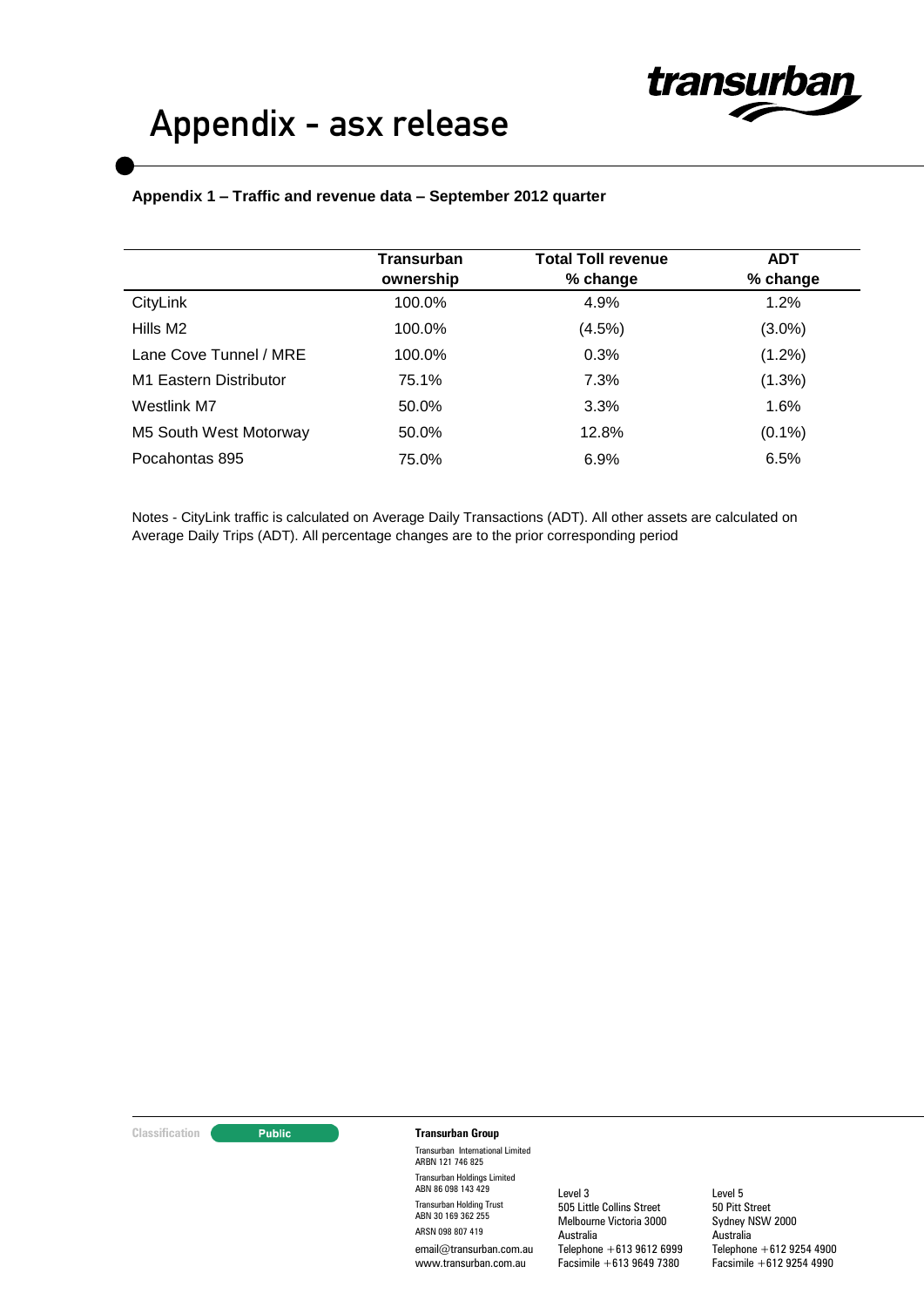# Appendix - asx release

#### **Asset commentary**

(All percentage movements are relative to the prior corresponding period)

# **CITYLINK**

For the September 2012 quarter, CityLink toll revenue increased 4.9% to \$123.1 million. ADT increased by 1.2% to 779,269 transactions.

transu

Due to the timing of processing and revenue accruals related to the bedding down of the new tolling and billing system in the prior year, Transurban believes it is appropriate to revise CityLink toll revenue for the June quarter in financial year 2012 for comparison purposes only. This adjustment is made for comparison purposes in the quarterly traffic and revenue release only.

The table below shows the impact on the June quarter 2012 and the full year.

|                                                          | <b>Jun 12</b><br>quarter | <b>FY12</b> |
|----------------------------------------------------------|--------------------------|-------------|
|                                                          |                          |             |
| FY11 Total Toll Revenue (\$A'000)                        |                          | \$434,581   |
| FY12 Originally Reported Toll Revenue (\$A'000)          | \$121,457                | \$471,618   |
| Adjustment for timing of processing and revenue accruals |                          | (\$3,250)   |
| FY12 Adjusted Toll Revenue (\$A'000)                     |                          | \$468,368   |
| FY12 vs. FY11 Actual Toll Revenue Growth                 | 7.2%                     | 7.8%        |

For Transurban's statutory and proportional reporting, a negative adjustment of \$3.3 million is included in toll revenue for the current quarter.

# **HILLS M2**

For the September 2012 quarter, Hills M2 toll revenue decreased 4.5% to \$34.9 million. ADT decreased 3.0% to 90,729 trips.

Of total ADT, car traffic decreased 3.0% and truck traffic decreased 1.9%.

# **LANE COVE TUNNEL/MRE**

For the September 2012 quarter, ADT decreased 1.2% to 69,092 trips compared to the prior corresponding period. LCT/MRE traffic remains impacted by construction works on the connecting Hills M2.

Toll revenue increased 0.3% to \$15.3 million.

Of total ADT, car traffic decreased 1.3% and trucks increased 2.3%.

Toll prices increased by 1 cent on 1 July 2012 to \$2.94 for LCT cars and motorcycles (class 2) and MRE trucks (class 4). There were no toll price changes for LCT trucks nor MRE cars and motorcycles.

**Classification Constitution Transurban Group** 

Transurban International Limited ARBN 121 746 825 Transurban Holdings Limited ABN 86 098 143 429 Transurban Holding Trust ABN 30 169 362 255 ARSN 098 807 419 email@transurban.com.au www.transurban.com.au

Level 3 505 Little Collins Street Melbourne Victoria 3000 Australia Telephone +613 9612 6999 Facsimile +613 9649 7380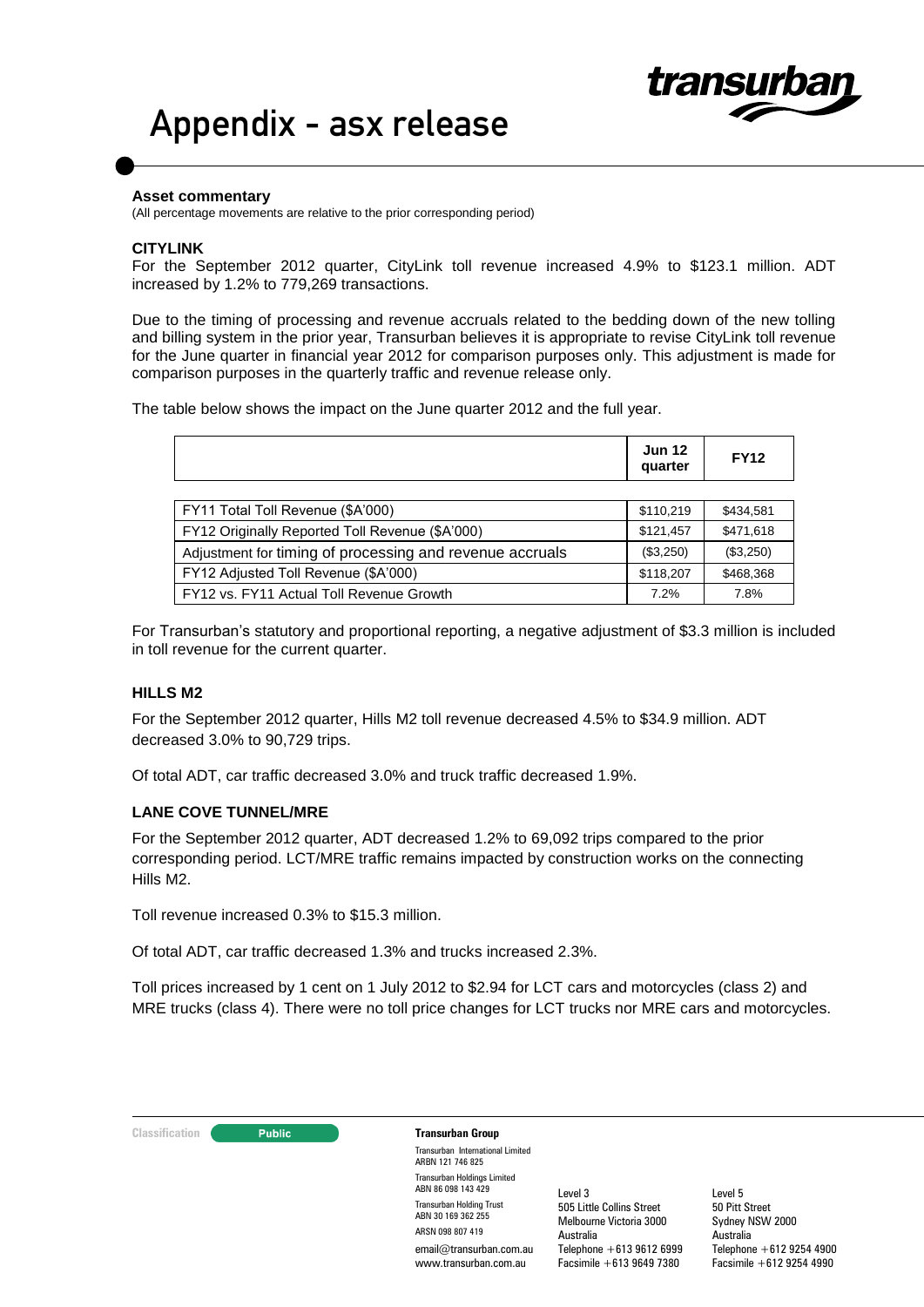



# **M1 EASTERN DISTRIBUTOR**

For the September 2012 quarter, M1 Eastern Distributor toll revenue increased 7.3% to \$25.1 million. ADT decreased 1.3% to 50,486 trips.

Of total ADT, car traffic decreased 1.1% and trucks decreased 5.8%.

The toll price for cars and motorcycles (class 2) increased on 1 July 2012 by 50 cents to \$6.00. No changes were made to the truck (class 4) toll price.

# **WESTLINK M7**

For the September 2012 quarter, Westlink M7 toll revenue increased 3.3% to \$52.3 million. ADT increased 1.6% to 142,251 trips. Westlink M7 traffic remains impacted by construction works on the connecting Hills M2.

The toll price increased from 35.80 to 35.85 cents per kilometre on 1 July 2012.

Of total ADT, car traffic increased 1.8% and trucks increased 0.6%.

Average tolled trip length was 12.84 kilometres for the quarter compared to 12.79 for the prior corresponding period.

#### **M5 SOUTH WEST MOTORWAY**

For the September 2012 quarter, M5 toll revenue increased 12.8% to \$48.6 million. ADT decreased 0.1% to 125,546 trips.

Of total ADT, car traffic decreased 0.1% and trucks increased 0.9%.

M5 car (class 2) tolls increased from \$3.80 to \$4.40 on 25 November, 2011.

# **POCAHONTAS 895**

For the September 2012 quarter, Pocahontas toll revenue increased 6.9% to US \$3.9 million. ADT increased 6.5% to 15,214 trips.

**Classification Constitution Transurban Group** 

Transurban International Limited ARBN 121 746 825 Transurban Holdings Limited ABN 86 098 143 429 Transurban Holding Trust ABN 30 169 362 255 ARSN 098 807 419 email@transurban.com.au www.transurban.com.au

Level 3 505 Little Collins Street Melbourne Victoria 3000 Australia Telephone +613 9612 6999 Facsimile +613 9649 7380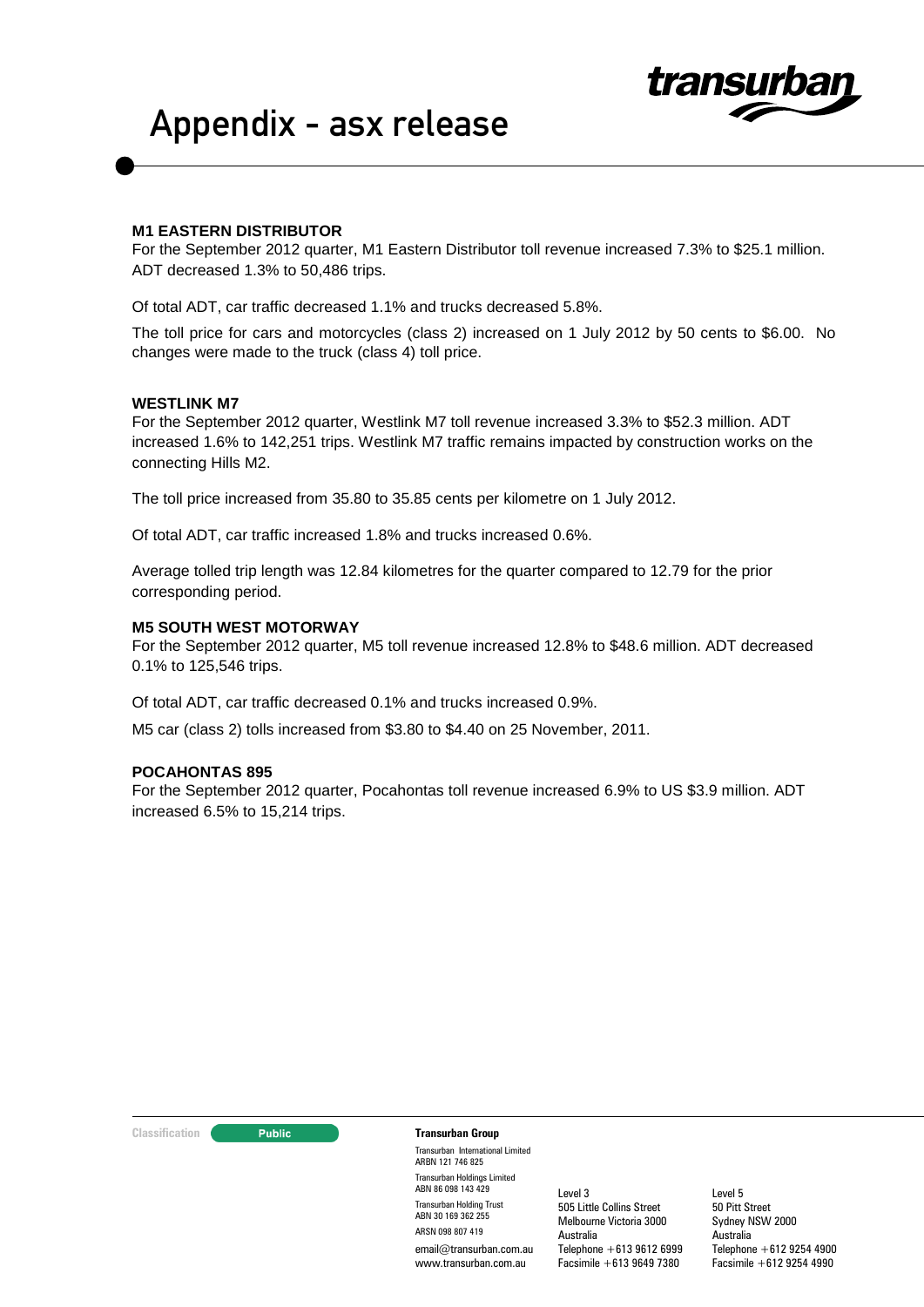# Appendix - asx release

# **Appendix 2 – Traffic and revenue data – September quarter 2012**

| <b>Asset</b>                     |                                                          | September<br>2012 quarter | September<br>2011 quarter | % change  |
|----------------------------------|----------------------------------------------------------|---------------------------|---------------------------|-----------|
| CityLink                         | Total Toll Revenue (\$A'000) (net of GST)                | \$123,104                 | \$117,401                 | 4.9%      |
|                                  | <b>Average Daily Transactions</b>                        | 779,269                   | 769,831                   | 1.2%      |
|                                  | Average Workday Transactions                             | 849,585                   | 840,278                   | 1.1%      |
|                                  |                                                          |                           |                           |           |
| Hills M <sub>2</sub>             | Total Toll Revenue (\$A'000) (net of GST)                | \$34,868                  | \$36,516                  | $(4.5\%)$ |
|                                  | <b>Average Daily Trips</b>                               | 90,729                    | 93,582                    | $(3.0\%)$ |
|                                  | <b>Average Workday Trips</b>                             | 99,543                    | 101,757                   | $(2.2\%)$ |
| Lane Cove<br>Tunnel /            | Total Toll Revenue (\$A'000) (net of GST)                | \$15,259                  | \$15,217                  | 0.3%      |
| MRE <sup>2</sup>                 | <b>Average Daily Trips</b>                               | 69,092                    | 69,946                    | $(1.2\%)$ |
|                                  | Average Workday Trips                                    | 76,936                    | 77,425                    | $(0.6\%)$ |
|                                  |                                                          |                           |                           |           |
| M1 Eastern<br><b>Distributor</b> | Total Toll Revenue (\$A'000) (net of GST)                | \$25,105                  | \$23,392                  | 7.3%      |
|                                  | <b>Average Daily Trips</b>                               | 50,486                    | 51,133                    | (1.3%)    |
|                                  | Average Workday Trips                                    | 54,645                    | 55,360                    | $(1.3\%)$ |
|                                  | Total Toll Revenue (\$A'000) (net of GST)                | \$52,301                  | \$50,633                  | 3.3%      |
| Westlink M7                      | <b>Average Daily Trips</b>                               | 142,251                   | 139,948                   | 1.6%      |
|                                  | <b>Average Workday Trips</b>                             | 159,476                   | 156,271                   | 2.1%      |
|                                  | Average daily tolled vehicle kilometres travelled ('000) | 1,826                     | 1,791                     | 2.0%      |
|                                  | Average daily total vehicle kilometres travelled ('000)  | 2,187                     | 2,143                     | 2.1%      |
|                                  |                                                          |                           |                           |           |
| M5 South                         | Total Toll Revenue (\$A'000) (net of GST)                | \$48,572                  | \$43,069                  | 12.8%     |
| West                             | <b>Average Daily Trips</b>                               | 125,546                   | 125,625                   | $(0.1\%)$ |
| Motorway                         | Average Workday Trips                                    | 131,176                   | 131,363                   | $(0.1\%)$ |
|                                  |                                                          |                           |                           |           |
| Pocahontas                       | Total Toll Revenue (\$USD'000)                           | \$3,913                   | \$3,662                   | 6.9%      |
| 895                              | <b>Average Daily Trips</b>                               | 15,214                    | 14,287                    | 6.5%      |
|                                  | Average Workday Trips                                    | 16,273                    | 15,482                    | 5.1%      |

All data above represents 100% of each asset's result.

1 .

**Classification Transurban Group** 

Transurban International Limited ARBN 121 746 825 Transurban Holdings Limited ABN 86 098 143 429 Transurban Holding Trust ABN 30 169 362 255 ARSN 098 807 419 email@transurban.com.au www.transurban.com.au

Level 3 505 Little Collins Street Melbourne Victoria 3000 Australia  $Telephone +613 9612 6999$ Facsimile +613 9649 7380

Level 5 50 Pitt Street Sydney NSW 2000 Australia Telephone +612 9254 4900 Facsimile +612 9254 4990

transurban